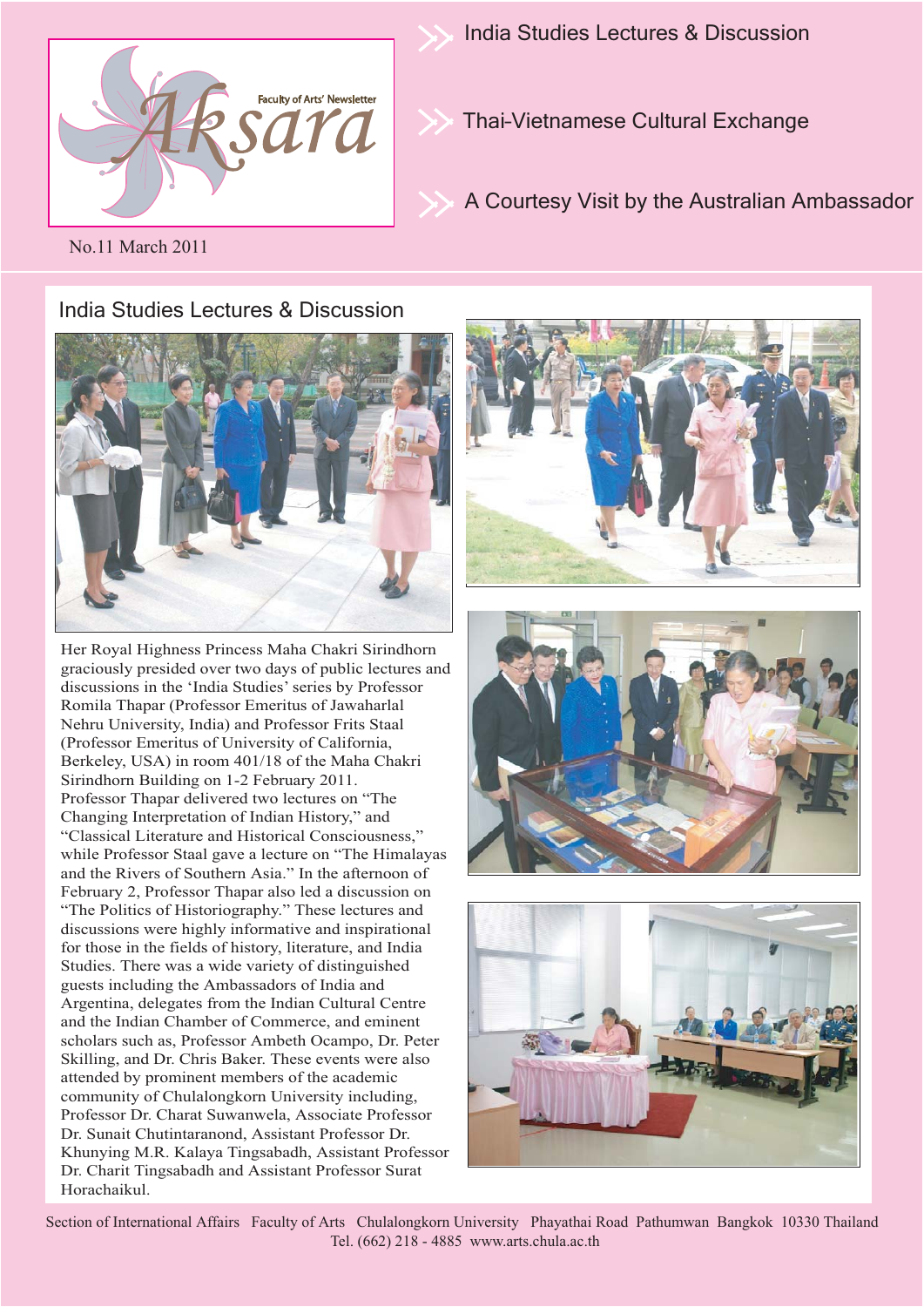India Studies Lectures & Discussion (continued)









Throughout the course of the India Studies Lectures and Discussion, Her Royal Highness Princess Maha Chakri Sirindhorn expressed great interest and participated fully in each and every activity. After Professor Thapar's first lecture on February 1, Her Royal Highness graciously invited Professor Thapar, a few distinguished guests and some members of the Faculty of Arts to lunch in her royal residence at Srapathum Palace. In the afternoon, Her Royal Highness kindly led the group on a private tour of Queen Savang Vadhana Museum, which is located in the Queen Grandmother's former residence in Srapathum Palace. On February 2, Her Royal Highness attended the morning lectures by Professors Thapar and Staal and later joined the Professors and distinguished guests from the Indian Embassy and Indian Cultural Centre for lunch in the Maha Chakri Sirindhorn Building. Her Royal Highness participated in a lively lunch conversation, during which she recounted her various visits to India and assured Professor Thapar that she would definitely be visiting the Delhi area again in the very near future. In the afternoon, Her Royal Highness joined the discussion session on "The Politics of Historiography," led by Professor Thapar, during which lively contributions were offered by representatives of the Indian Embassy and Cultural Centre on the matter of the influence of Hindu Nationalism in Indian Historiography. Faculty members, as well as students of the Faculty of Arts, also voiced their opinions and expressed their points of views on various aspects of the development of Indian Historiography, which they felt could be employed as relevant points of comparison to the politics of Thai historiography. Addressing these matters, Her Royal Highness also mentioned the importance of research in historiography and her experience teaching matters related to historiography at Chulachomklao Royal Military Academy. The three-hour discussion session proved to be extremely interesting and thought-provoking. It was a most fitting conclusion to two very successful days of intellectual investigation and academic exchange.

The India Studies Lectures and Discussion was jointly organized by the Department of History and the Department of Eastern Languages, with the gracious patronage of Her Royal Highness Princess Maha Chakri Sirindhorn and the generous support of the Chula Global Network and the Faculty of Arts, Chulalongkorn University.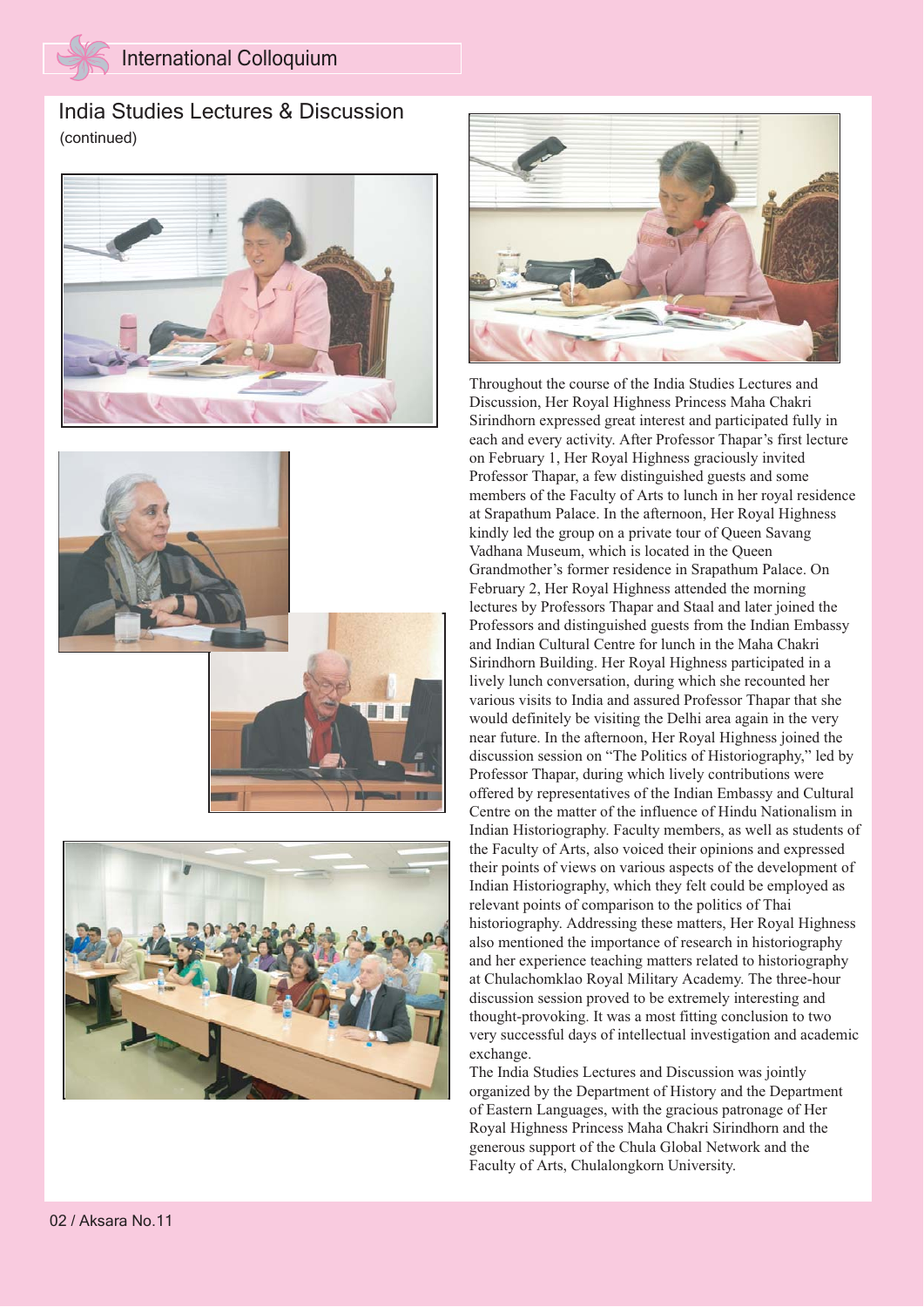### Thai-Vietnamese Cultural Exchange The students from the Vietnamese National University of



The Section of International Affairs, together with the Section of Academic Affairs, and the Humanities Information Center, joined hands to arrange a cultural exchange activity with the Vietnam National University of Ho Chi Minh City on Thursday January 13, 2011. The activity took place in Room 304, Maha Chakri Sirindhon Building. There were altogether six professors and ninety-six Vietnamese students joining in the event. Assistant Professor Dr.Prapod Assavavirulhakarn, Dean, Associate Professor Surapeepan Chatraporn, Deputy Dean for International Affairs, Assistant Professor Sunij Sutanthavibul, Deputy Dean for Academic Affairs, Assistant Professor Sankavat Pradithpongse, Deputy Dean for Student Affairs gave a warm welcome to the Vietnamese professors and students, led by Professor Bui Hai Dang, Deputy Dean, Faculty of International Relations.

The event started with a short lecture on "An Overview of the Faculty of Arts: Its Background, Curricular, and Activities" by Ajarn Dr. Saseporn Petcharapiruch followed by another short lecture on "Thailand: A Brief History and Current Situations" by Ajarn Dr. Bhawan Ruangsilp. Next were Thai classical performances by the Thai Classical Club of the Section of the Student Affairs. The performances included "Kritsada Piniharn" which is a dance featuring angels and female fairies scattering scented rose petals and love blossoms as a symbolic act of courteous guest welcoming, and "Chumnum Tai", a dance featuring people of diverse races coming together to form a harmonious Thailand . The performances were attentively watched by the Vietnamese students, all of whom applauded enthusiastically and took endless snapshots.



Ho Chi Minh City, in turn, sang and danced to three popular Vietnamese songs including the most popular rap song of the time. The MCs of the event were two seniors of the Faculty of Arts: Ms. Nantamas Chatraporn and Ms. Parima Phoopat. The Vietnamese students were so impressed with the event that they made a request for several group photos of all involved in the activities. Next, the Vietnamese professors and students were taken on a tour of the digital library and Learning Commons of Maha Chakri Sirindhon Building guided by Director Yupin Chanchareonsin herself. All the professors and students were fascinated with the state-of-the-art technology and resources in this library. Some Vietnamese students even inquired into the possibility of becoming exchange students at the Faculty of Arts. The cultural exchange activities that day were warm, joyful, and fun and helped promote better understanding and closer ties between the two institutions. The cultural exchange ended with a campus tour, of which the Statue of the two Kings, Maha Chulalongkorn Building, and Mahawajiravudth Buildings were highlights. The campus tour was conducted by the Assistant Director and staff of the Office of International Affairs, Chulalongkorn University, who willingly lent a helping hand to our Faculty.





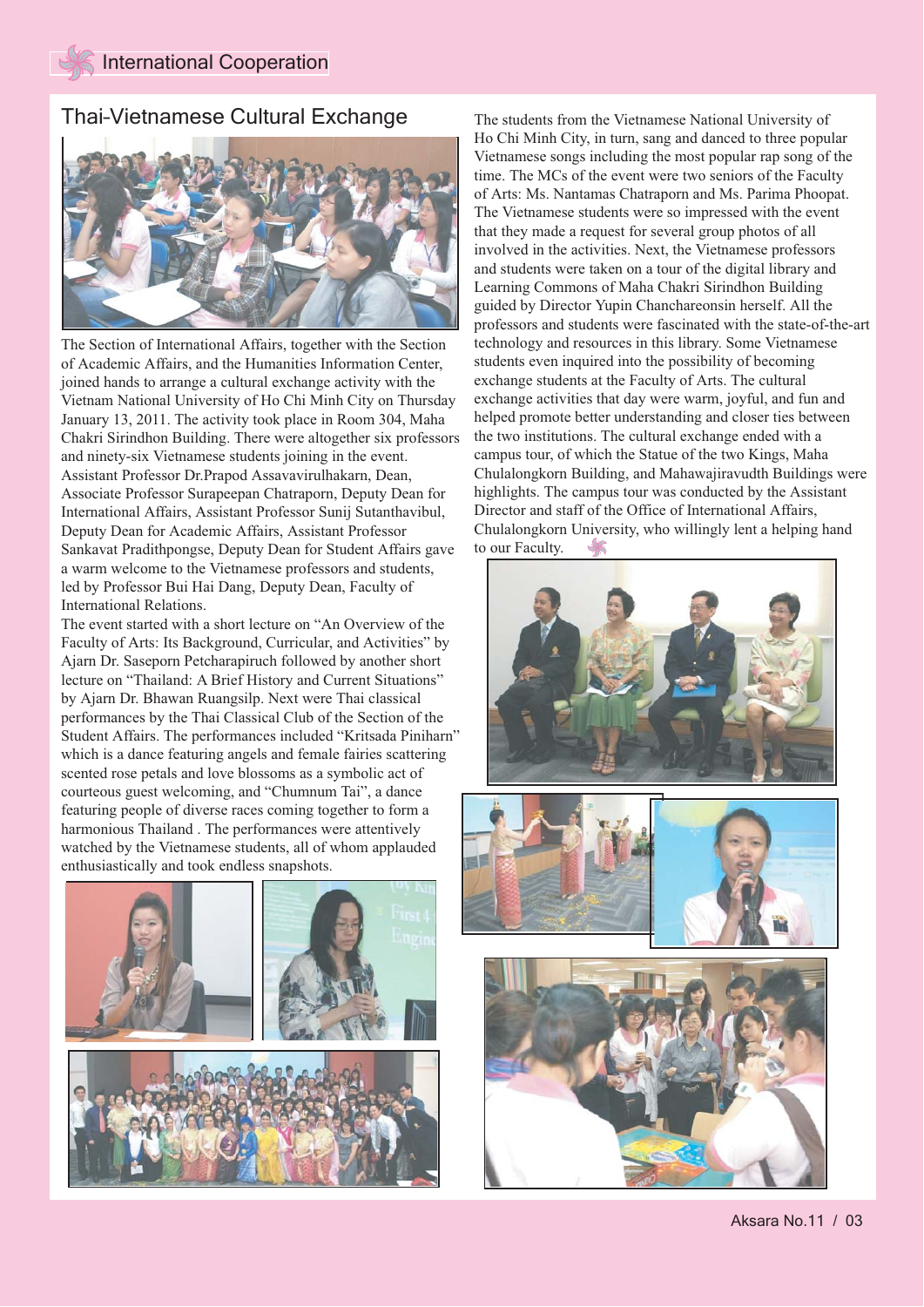# The Event

A Courtesy Visit by the Australian Ambassador





Australian Ambassador H.E. James Wise paid a courtesy visit to the Faculty of Arts on Friday January 28, 2011. Upon arrival His Excellency was given a warm welcome by Assistant Professor Dr.Prapod Assavavirulhakarn, Dean, Associate Professor Surapeepan Chatraporn, Deputy Dean for International Affairs, Assistant Professor Sunij Sutanthavibul, Deputy Dean for Academic Affairs, and Ms.Yupin Chanchareonsin, Director of Humanities Information Center. The Dean courteously escorted the Ambassador on a tour of the Maha Chulalongkorn Building and gave a detailed explanation about the history and importance of the Building. While touring the building, H.E. James Wise was warmly greeted by Nun Vimuttiya (Associate Professor Supaphan Na Bangchang, Ph.D.), Head of the International Tipitaka Hall, who invited H.E. to step into the Hall and viewed the precious books, records and digital materials concerning the Tipitaka. Nun Vimuttiya gave a briefing of the Hall and detailed the related major Buddhist activities and classes conducted there. Then H.E. James Wise was led to Room 105 where he met with Arts students from both the regular and international programs. The Ambassador gave a short talk on the requested topic "Scholarships and Study in Australia" to the students who are interested in the possibilities of furthering their studies in Australia.

The Ambassador began his talk by introducing himself as a fellow Arts student who majored in history, thus immediately establishing an empathetic relationship with all his audience. He proceeded to talk about living and studying in Australia, giving comprehensive details on facts and figures. His Excellency ended his friendly talk with a humorous touch by relating his own personal memories of student life, which not only galvanized the attention of his audience but evoked considerable laughter as well.

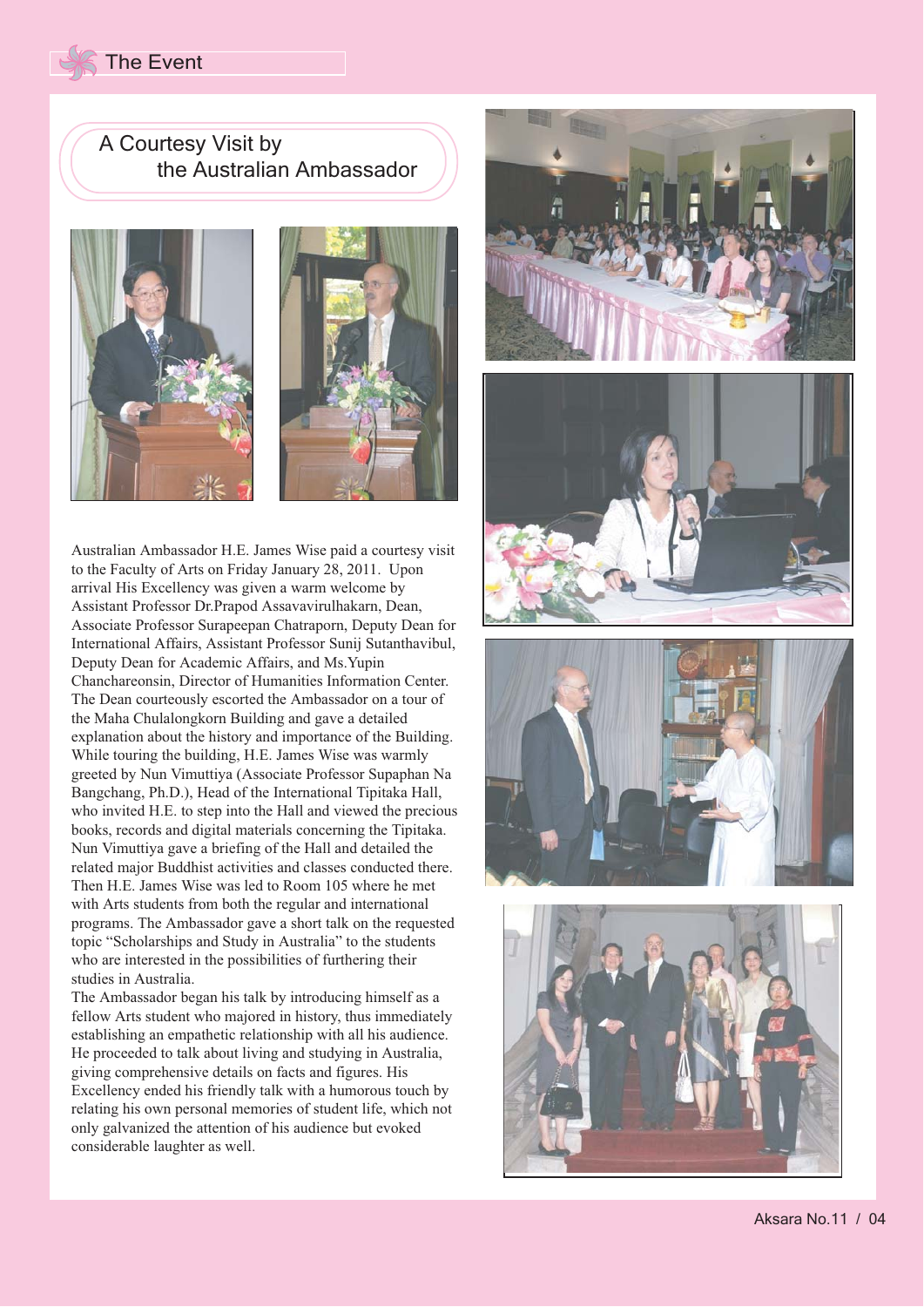

### (continued)

Unlike many diplomats, H.E. James Wise was very down-toearth; he did not present an air of high diplomacy which might be intimidating and inaccessible to some people. The Ambassador was friendly in his manner and kind in his tone, which was always tinged with a very good sense of humor. The talk didn't seem to be a formal one between an ambassador and students, but more like a talk between an experience grown-up and teenagers who are enthusiastic to further their education overseas. After the talk, the Ambassador gave the students an opportunity to ask questions and/or make comments. No less than the talk, the Q&A session was informative, friendly and humorous. For this historic event Ajarn Mathurin Leelasetakul and Ajarn Scott Humphries teamed up as MCs.

The next session was conducted by Miss Busarin Sinthunavarat, Business Development Manager for Education and Training of the Australian Embassy, who gave detailed information about study opportunities, scholarship applications, and Australian scholarship criteria.

After the talk and meeting with the students, the Ambassador expressed his interest to see and learn more of the Faculty of Arts. To their delight, the Dean and the Deputy Dean for International Affairs took H.E. James Wise on a tour of the new pride of the Faculty, Maha Chakri Sirindhon Building. Included in this tour were small-sized, medium-sized and large-sized conference rooms, as well as classrooms all equipped with modern technology and the latest computer systems. Director Yupin Chanchareonsin proudly showed the Ambassador the digital library and Learning Commons and explained in detail about its many activities. On the sixth floor H.E.James Wise took a look at the Sodsai Puntumkomol Dramatic Center where some Drama majors were rehearsing their senior project "The Good Body." Ajarn Punpassa Thuptien, senior project supervisor, together with her students excitedly greeted the Ambassador and welcomed him to the theater and the rehearsal. H.E.James Wise genuinely enjoyed watching the students working on staging, lighting and acting. He was impressed by the ability and talent of these young students.

In a single afternoon H.E. James Wise experienced both the place and the people of the Faculty of Arts. The Australian Ambassador expressed his thanks to the administrators and students for giving him a warm welcome and for sharing with him the unique culture of the Faculty. He wished to strengthen the cordial ties and promote further academic and cultural cooperation between the Australian Embassy and the Faculty of Arts in the future.